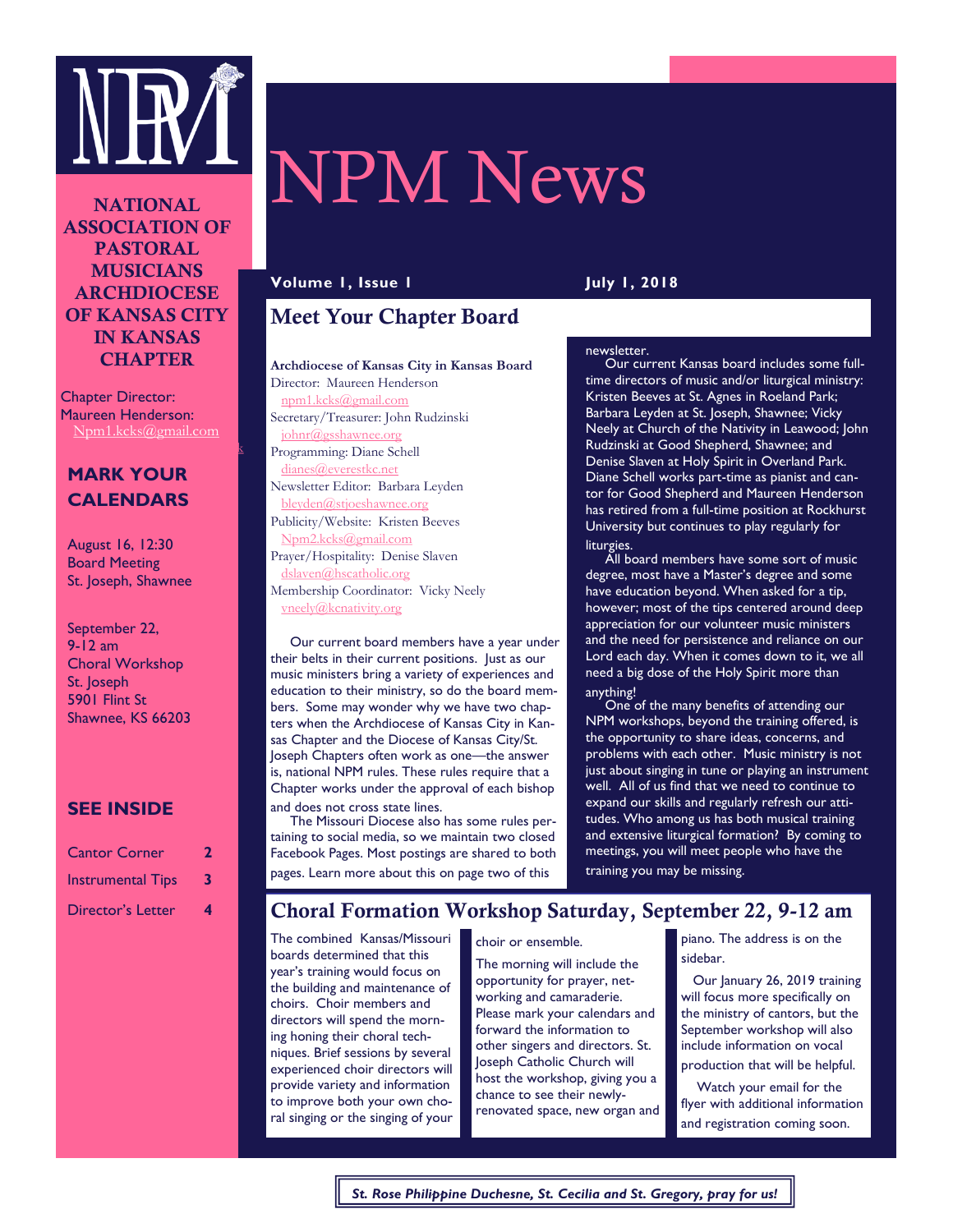#### **Page 2 NPM News**



*Many hands make for light work—and better ideas!*

# WE NEED YOU!

 Our NPM Chapter needs YOU in many ways—both general and specific. Attending the formation workshops and spiritually uplifting concerts we endeavor to present is a great first step. We will better meet our needs as a whole if you share your constructive ideas for future offerings.

be in charge or accept a board position, but also to volunteer to assist for a particular event, like the upcoming September 22 workshop. Some specific ways to volunteer are:

We need workers, not just to to publish three issues: July 1, **Newsletter articles and editing assistance:** Do you have a particular area of expertise that you could share in a paragraph or two, or write a short article? Can you help read through prospective articles, edit or do simple layout? Send your ideas for future topics to Barbara Leyden. We plan October 1 and February 1.

> **Membership:** Can you host an event at one of our rural parishes? Contact Vicky Neely.

**September 22 Choral Workshop:** Can you help with registration, set-up, cleanup, or hospitality items? Contact Diane Schell.

**Photography:** Would you enjoy taking photos or recordings of NPM events? Contact Kristen Beeves.

**Data Base:** Also contact Kristen Beeves with the names and contact information of other music ministers in your parish—with their permission, of course.

*Have you joined our Facebook page yet? Do it today and post your own events or questions!*

#### Facebook Pages

 To find the Kansas NPM page, go to "National Assoc of Pastoral Musicians Archdiocese of KC in KS."

 To find the Missouri NPM FB page, go to "NPM Kansas City/St. Joseph MO Chapter."

 In both cases, the administrator will accept you into the closed group. Then you can easily post your own events, job openings, need for a substitute, questions or information,

plus keep track of other things going on in our area. Both chapters maintain an email list, but we try not to inundate everyone with too many emails. Our Facebook Page will be as useful as you, the readers and members, make it by your active participation in posting and following.

 The group is "closed" to prevent outside, unwanted access and posting.

What can happen when your pastor loves music—St. Joseph, Shawnee recently purchased a beautiful Steinway piano and 3 manual Allen organ as part of their renovation. Harry Reed of Schmitt Music with Father Michael Hawken.



# Cantor Corner—The Schwa—  $\Box$



*"Sing to the Lord a new song" one that can be heard and understood!*

Clear diction is one of the most important skills needed by a psalmist, cantor or songleader. If the people cannot understand your words, especially when proclaiming the responsorial psalm, nothing else you do really matters. A simple tool can really help make your text sparkle—the schwa vowel ( $\Theta$ ) between two consonants. Sounding this neutral "uh" any time two consonants appear in a row makes both first and last consonants pop out and sound clearly. In the refrain of the psalm for the Assumption of the Blessed Virgin Mary, note the double consonants underlined: "The queen stands at your right hand, arrayed in gold." Try it both ways with someone listening, inserting the  $\theta$  between each spot as marked here: "The queen  $\theta$  stands at your right  $\theta$  hand, arrayed in  $\theta$ gold." The difference is particularly noticeable in larger worship spaces, where clear diction is even more challenging.

Your singing diction will sound most natural and understandable if you sing the vowel in weak syllables also as a schwa. Examples of such words are receive, believe, defeat and eternal. Rather than a bright "ee," as is often heard, try r $\theta$ ceive, b $\theta$ lieve, d $\theta$ feat and  $\theta$ ternal. Let the schwa be your tool!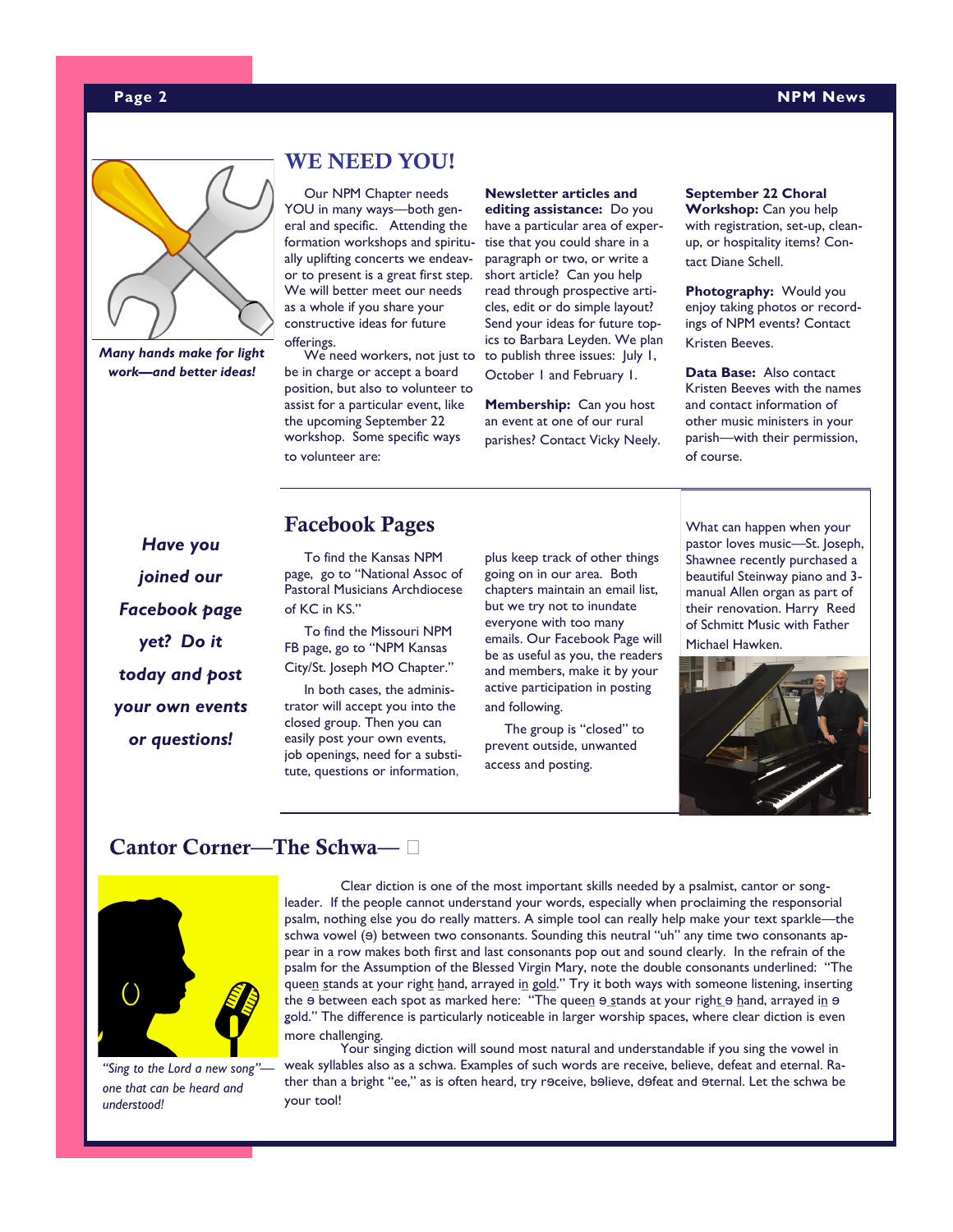#### **Volume 1, Issue 1 Page 3**

# Keyboard Tips—the Lift

 The "lift", that split-second of silence, is a crucial tool to leading an assembly in sung prayer. After an introduction played in the tempo at which the hymn is to be sung, that final silence is the signal to burst into song.

 The lift is also important between verse and refrain, particularly if a soloist or choir is proclaiming the verses, to signal it is the assembly's turn to sing, and also to begin each verse in a standard hymn style.

Playing through without a

break is a common error for those just beginning to use those piano skills for liturgical sung prayer, but one that is easily corrected.

 Other lifts might also be needed. The pianist/organist should be singing silently while playing and breathing/lifting along with the singers. Contemporary pieces need this as much or more than the older hymn styles. A constant carpet of sound makes it difficult for singers to know when to begin, particularly if there is no choir with director or song-leader.

 Songs with more challenging rhythms can benefit from more silence to accent the particular rhythm, too; perhaps a lift right before a triplet or to make a sixteenth note sharp, quick and clean.

 Gospel or spiritual style needs a lot of silence as well. Some musicians see the triplets and dotted eighths/sixteenths and start playing a lot of notes, when fewer notes with some silence will lead the piece more powerfully, prayerfully and cleanly.



**Which one should I pull today?**

# All God's Creatures Got a Place in the Choir

One of the many good reasons for joining NPM National is access to their list of appropriate choral anthems for every Sunday and Feast Day in the 3 year Lectionary Cycle. The list is posted online to members only. The "Choral Anthem Lectionary Project" is a gold mine of tested pieces recommended by experienced choir directors. The last few national conventions have offered a workshop session or two where selected pieces are presented so you can hear them and take the packet home for your files. These pieces tend to be more useful than the ones presented each year by the big publishing companies. OCP, GIA and WLP also present and attendees come away with a huge packet of music, most of which is read through by the group with appropriate instrumentation. They offer a variety of styles of music, but the pieces are not as timetested as those on the NPM

website. Another good resource is signing up for the Choral Directors Institute within the convention. All your break-out sessions are spent at the CDI, with the opportunity to have your conducting critiqued and practiced and to see other choral director students in action, all using quality choral literature which participants are given to take home. The CDI also talks about vocal warm-ups, rehearsal techniques, recruiting and more.

*The Choral Anthem Lectionary Project—a gold mine of ideas! Go to www.npm.org and click on "membership."*

# Guitar—Guitars Lift Too

 The guitar was "invented" long before the organ. Invented is in quotation marks, because small stringed instruments were created and used by virtually every culture in myriad forms. It was so popular for partying, courting and other non-sacred activities, that the Church went with unaccompanied singing for a long time, and then embraced the organ once it no longer had a horribly raucous quality (and they realized how nifty it was

to keep the singers in tune). Then proceeded a long period of time when only the organ and singing were allowed in the church. Vatican II opened the door to new forms of musical expression and the popularity of the guitar in the USA and England brought it into use to lead musical prayer.

 The Keyboard article about using "lift" is also appropriate for the guitarist leading the assembly in prayer. The guitarist should stop picking or strumming and momentarily mute the strings to give a moment of silence as the signal for singers to begin singing the hymn.

 Along with that, the strumming or picking pattern should not be the same all the way through a piece. Altering it at the end of phrases helps the assembly to breathe and come back in correctly. Silence and/ or *(continued on page 4)*

*Guitar—a standard since the lute!*